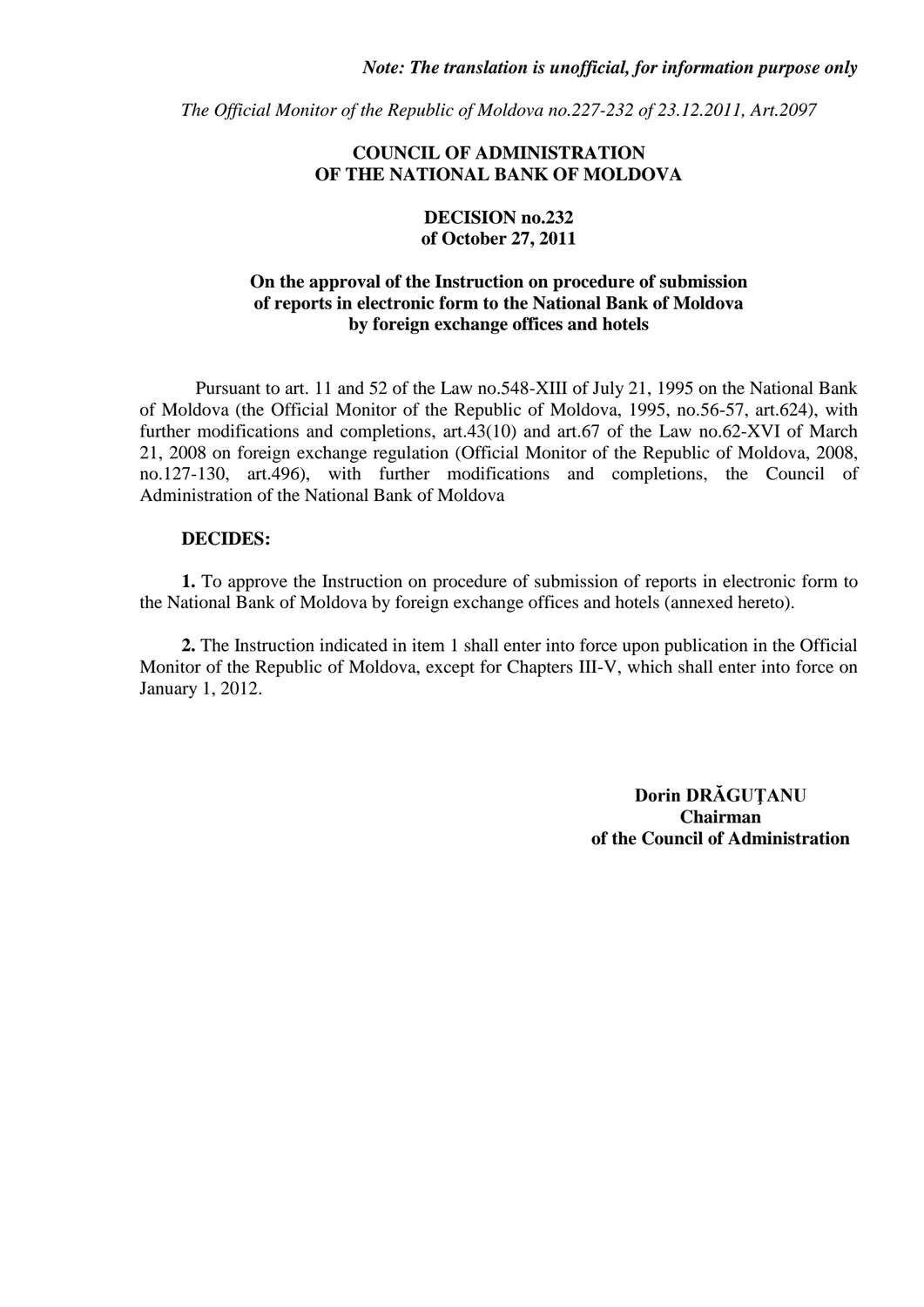Annex

to the Decision of the Council of Administration of the National Bank of Moldova no.232 of October 27, 2011

### **Instruction**

## **on procedure of submission of reports in electronic form to the National Bank of Moldova by foreign exchange offices and hotels**

*Amended by:*

*DEB of the NBM no.275 of 14.11.2018, OM of the Republic of Moldova no.440 of 29.11.2018, Art.1700 DEB of the NBM no.297 of 27.10.2016, OM of the Republic of Moldova no.388-398 of 11.11.2016, Art.1943*

#### **Chapter I. General provisions**

1. The Instruction on procedure of submission of reports in electronic form to the National Bank of Moldova by foreign exchange offices and hotels (hereinafter – the Instruction) establishes the procedure of drawing up and submission to the National Bank of Moldova (the NBM) of reports in electronic form by foreign exchange offices and hotels, as well as the procedure for their acceptance by the NBM.

2. For the purpose of this Instruction, the following notions shall be used:

*a) NBM web portal –* the NBM's information system for licensing, authorization and notification, through which foreign exchange offices and hotels draw up and submit reports in electronic form to the NBM;

*b) Guide to use the NBM web portal for reporting in electronic form by foreign exchange offices and hotels (User's Guide)* – technical document developed by the NBM and placed on the NBM web portal, which contains the information necessary for users to draw up and submit reports in electronic form to the NBM by exchange offices and hotels;

*c) authorized person –* the administrator of the foreign exchange office/hotel or another person authorized by him/her, who draws up and submits reports in electronic form to the NBM on behalf of the exchange office/hotel;

*d) report in electronic form* – information in electronic form, created and processed by the exchange office/hotel according to the provisions of the normative acts of the NBM, following the procedure described in the User's Guide.

*(Item 2 amended by DEB of the NBM no.275 of 14.11.2018)*

3. In accordance with this Instruction, exchange offices and hotels shall submit to the NBM, in electronic form, the reports specified in Annexes no.1, 2, 3 and 4 to the Instruction on reporting to the National Bank of Moldova by foreign exchange offices and hotels, approved by the Decision of the Executive Board of the NBM no.296 of October 27, 2016, (hereinafter - the Instruction on FEOH reporting), namely:

a) Report on buying and selling rates of the main foreign currencies established by the foreign exchange office (Annex no.1 to the Instruction on FEOH reporting), daily;

b) Report on buying rates of the main foreign currencies established by the hotel (Annex no.2 to the Instruction on FEOH reporting), daily;

c) Report on foreign exchange operations performed by the foreign exchange office (Annex no.3 to the Instruction on FEOH reporting), monthly;

d) Report on foreign exchange operations performed by the hotel (Annex no.4 to the Instruction on FEOH reporting), monthly.

*(Item 3 in the wording of DEB of the NBM no.297 of 27.10.2016)*

4. The reports in item 3 shall be drawn up and submitted in electronic form through the NBM web portal, according to the User's Guide.

*(Item 4 in the wording of DEB of the NBM no.297 of 27.10.2016)*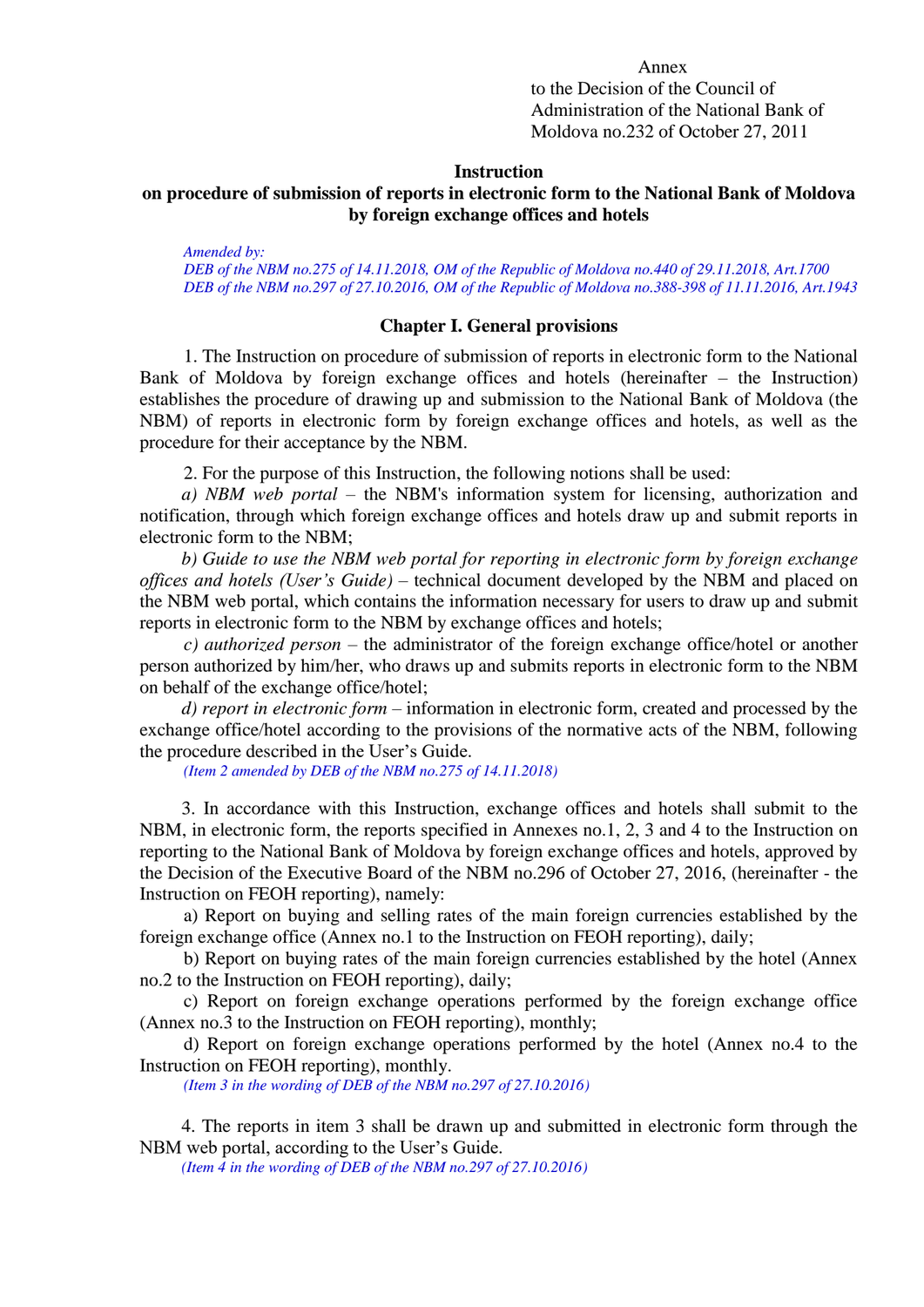5. The foreign exchange offices and hotels shall be responsible for the correctness, veracity and timeliness of the information submitted to the NBM through reports in electronic form.

6. Foreign exchange offices and hotels shall implement an efficient internal control system related to the reporting process to the NBM, which shall ensure the security, veracity and correctness of the reports draw up and submitted in electronic form. Foreign exchange offices and hotels shall be responsible for not allowing third parties to use their usernames and passwords to access the NBM web portal.

*(Item 6 amended by DEB of the NBM no.275 of 14.11.2018) (Item 7 repealed by DEB of the NBM no.275 of 14.11.2018) (Item 7 amended by DEB of the NBM no.297 of 27.10.2016)*

### **Chapter II. The authorized person**

8. The reports in electronic form of the exchange office/hotel shall be drawn up and submitted to the NBM by the authorized person of the exchange office/hotel.

*(Item 8 amended by DEB of the NBM no.275 of 14.11.2018) (Item 9 repealed by DEB of the NBM no.275 of 14.11.2018)*

10. To obtain the right to draw up and submit the reports in electronic form to the NBM, the authorized persons shall register as a user on the NBM web portal, in accordance with the User's Guide. If a person other than the administrator of the exchange office / hotel is registered as an authorized person, its registration on the NBM web portal shall be made on the basis of the act confirming the empowerment given by the administrator.

*(Item 10 in the wording of DEB of the NBM no.275 of 14.11.2018) (Items 11-19 repealed by DEB of the NBM no.275 of 14.11.2018)*

#### **Chapter III. Drawing up and submission of reports in electronic form**

20. The reports in electronic form shall be drawn up and submitted to the NBM within the deadlines and with the periodicity established in the Instruction on FEOH reporting. *(Item 20 amended by DEB of the NBM no.297 of 27.10.2016)*

21. The reports in electronic form shall be drawn up and submitted to the NBM in the format and manner set out in the User's Guide.

*(Item 21 amended by DEB of the NBM no.275 of 14.11.2018)*

22. In exceptional cases (e.g., internet connection failure, power failure) the information provided for in the reports in item 3 letters a) and b) may be presented by telephone, in compliance with the requirements of the Instruction on FEOH reporting.

*(Item 22 amended by DEB of the NBM no.297 of 27.10.2016)*

23. To draw up and submit electronically a report indicated in item 3 letters a) and b), the foreign exchange office/hotel shall undertake the following actions:

a) the responsible person of the foreign exchange office/hotel shall draw up the report in electronic form, based on the information from the orders on buying and selling rates for performance of the foreign exchange operations in cash with individuals for the reporting day. This person shall ensure the logical control of the data in the report;

b) the authorized person shall ensure that the information in the report in electronic form corresponds to the information from the instructions on buying and selling rates for performance of the foreign exchange operations in cash with individuals for the reporting day;

c) the authorized person shall submit to the NBM the report in electronic form, according to the User's Guide.

*(Item 23 amended by DEB of the NBM no.275 of 14.11.2018)*

24. To draw up and submit, in electronic form, a report indicated in item 3 letters c) and d), the foreign exchange office/hotel shall undertake the following actions: